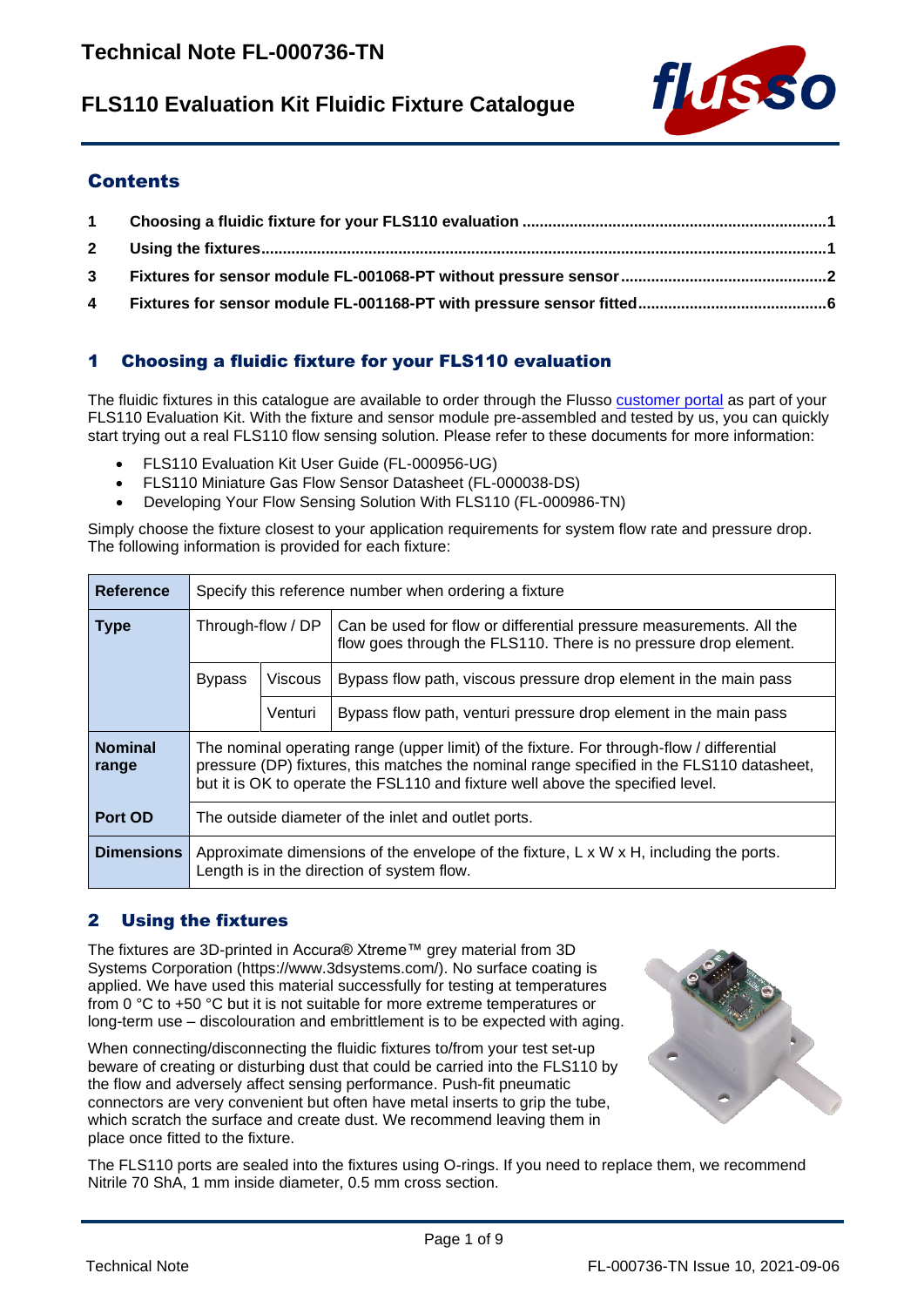

#### 3 Fixtures for sensor module FL-001068-PT without pressure sensor

| Reference                  | FL-000771-DW                           |  |  |  |  |  |
|----------------------------|----------------------------------------|--|--|--|--|--|
| <b>Type</b>                | Through-flow / DP                      |  |  |  |  |  |
|                            | <b>Nominal range</b> 200 sccm / 500 Pa |  |  |  |  |  |
| Port OD                    | ճ mm                                   |  |  |  |  |  |
| <b>Dimensions</b>          | 24 x 10 x 30 mm                        |  |  |  |  |  |
| parallel port orientation. | Similar to FL-000630-DW but with       |  |  |  |  |  |

<span id="page-1-0"></span>

| Reference                                                     | FL-000630-DW                    |  |  |  |  |  |  |
|---------------------------------------------------------------|---------------------------------|--|--|--|--|--|--|
| <b>Type</b>                                                   | Through-flow / DP               |  |  |  |  |  |  |
|                                                               | Nominal range 200 sccm / 500 Pa |  |  |  |  |  |  |
| Port OD                                                       | ճ mm                            |  |  |  |  |  |  |
| <b>Dimensions</b>                                             | 70 x 30 x 27 mm                 |  |  |  |  |  |  |
| Similar to FL-000771-DW but with<br>in-line port orientation. |                                 |  |  |  |  |  |  |

| Reference                  | FL-000673-DW     |  |  |  |  |  |
|----------------------------|------------------|--|--|--|--|--|
| <b>Type</b>                | Bypass – viscous |  |  |  |  |  |
| <b>Nominal range</b> 5 slm |                  |  |  |  |  |  |
| Port OD                    | 6 mm             |  |  |  |  |  |
| <b>Dimensions</b>          | 59 x 24 x 20 mm  |  |  |  |  |  |

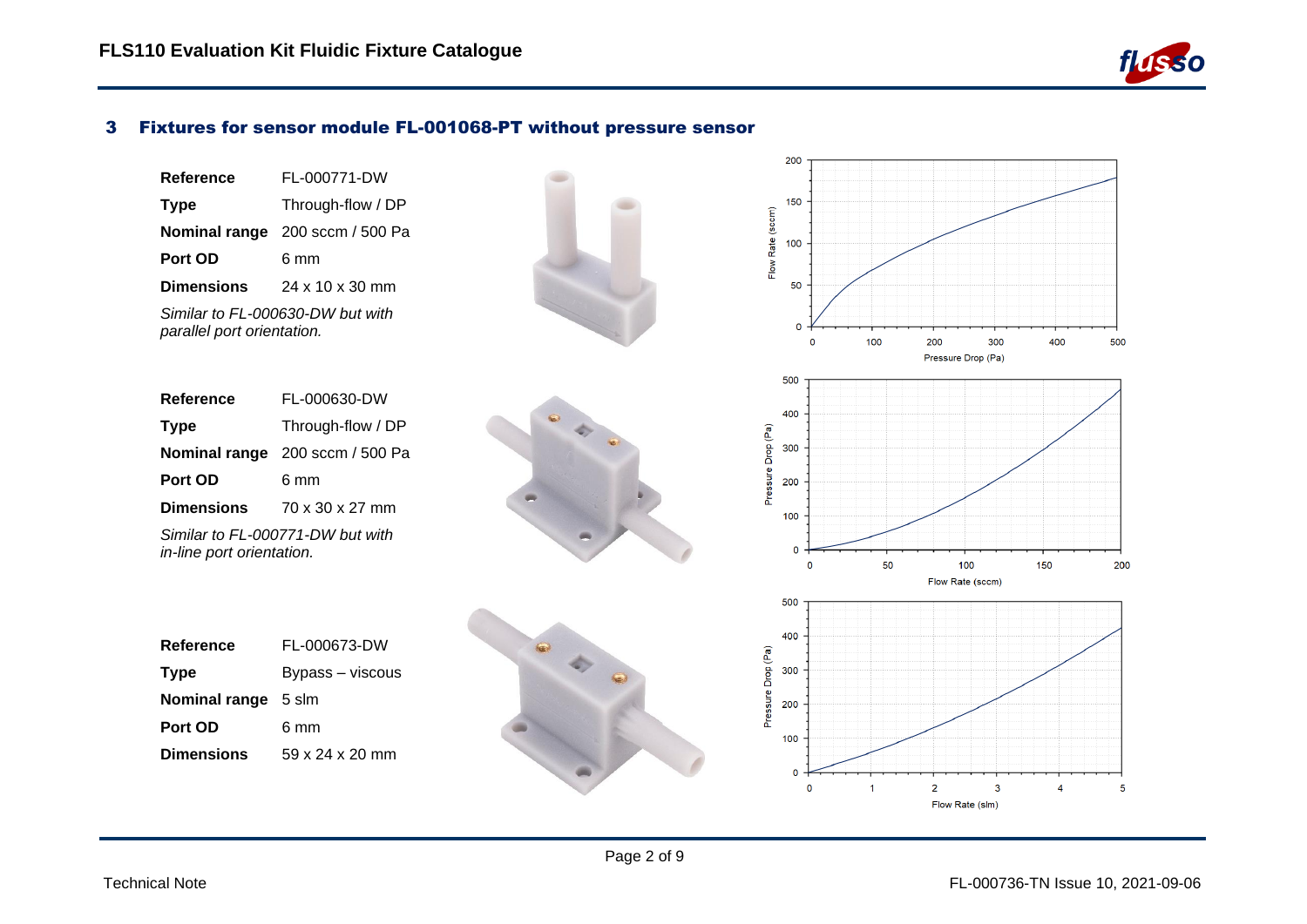

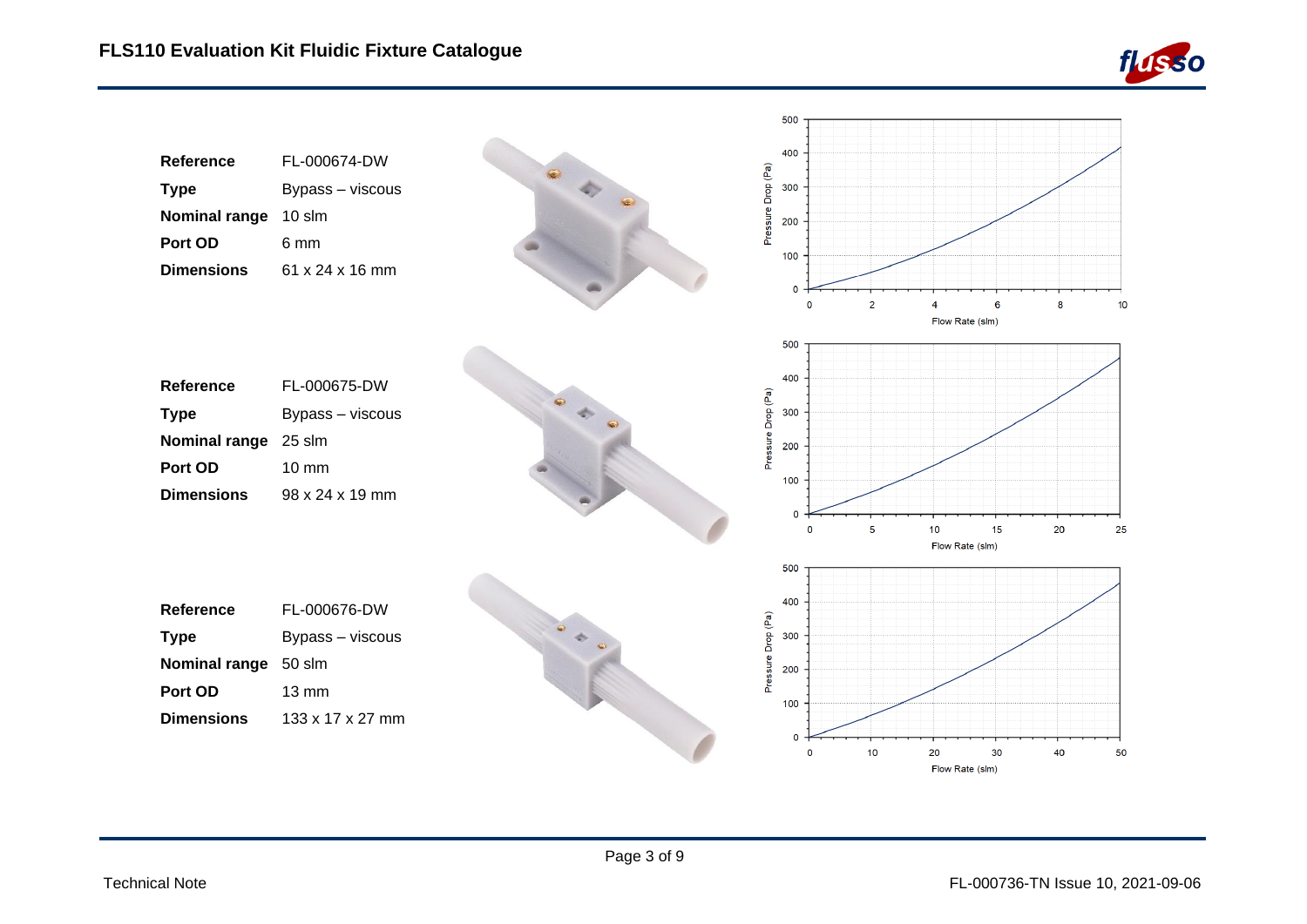

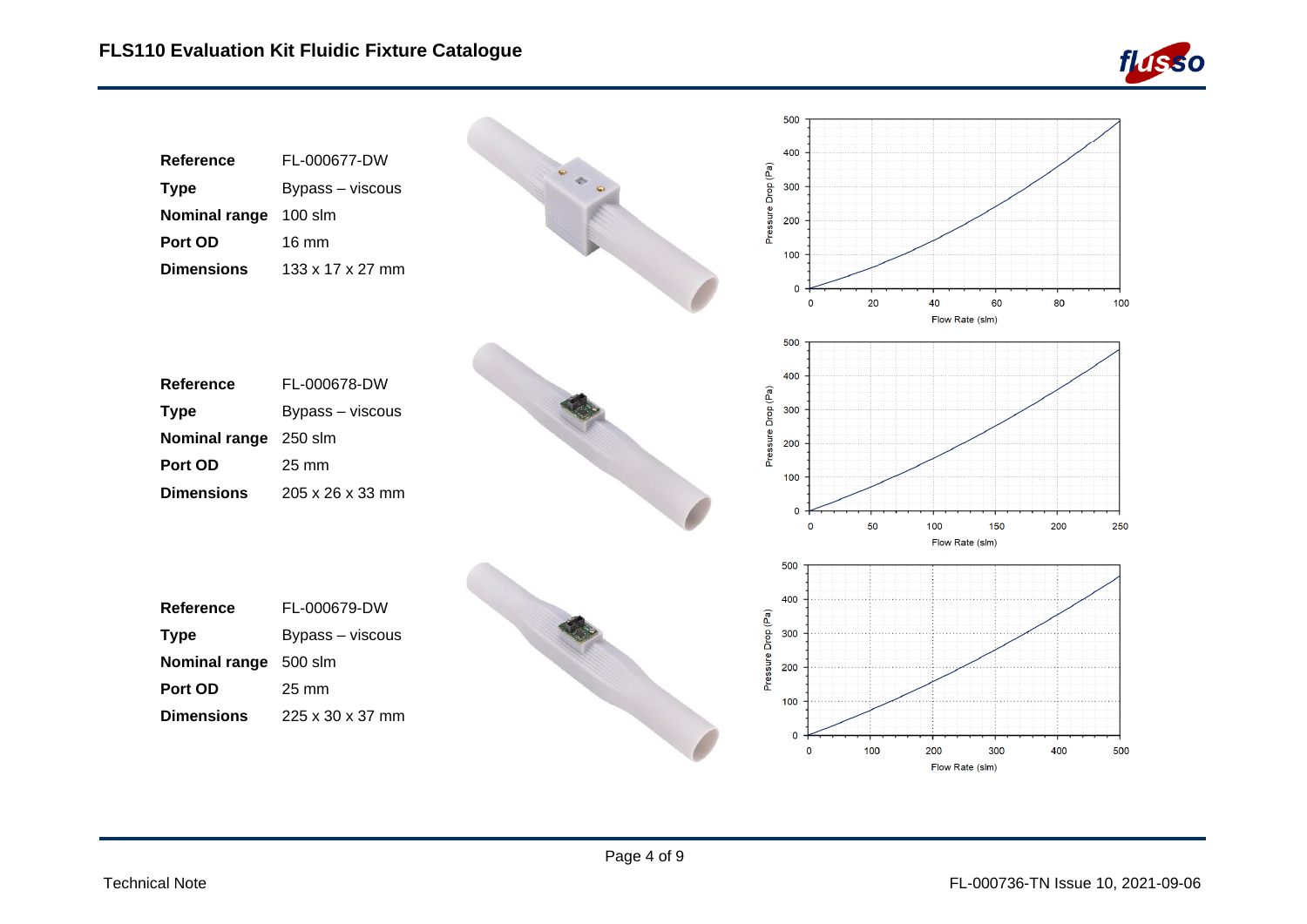



drop. The system pressure drop is shown in red.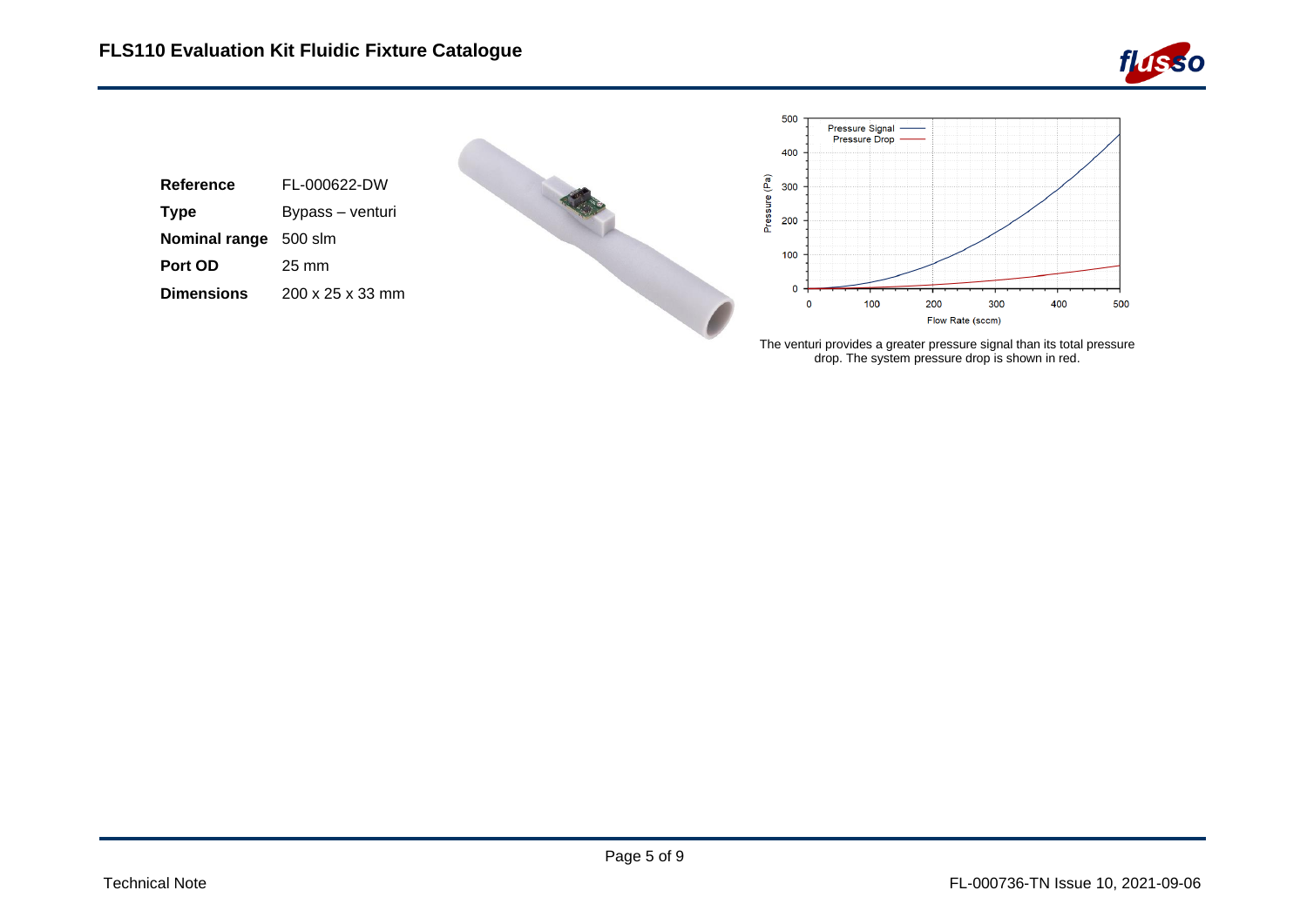

#### 4 Fixtures for sensor module FL-001168-PT with pressure sensor fitted

| Reference                                                      | FL-001391-DW                           |  |  |  |  |
|----------------------------------------------------------------|----------------------------------------|--|--|--|--|
| <b>Type</b>                                                    | Through-flow / DP                      |  |  |  |  |
|                                                                | <b>Nominal range</b> 200 sccm / 500 Pa |  |  |  |  |
| Port OD                                                        | ճ mm                                   |  |  |  |  |
| <b>Dimensions</b>                                              | $24 \times 16 \times 30$ mm            |  |  |  |  |
| Similar to FL-001173-DW but with<br>parallel port orientation. |                                        |  |  |  |  |

<span id="page-5-0"></span>

| Reference                 | FL-001173-DW                           |  |  |  |  |  |
|---------------------------|----------------------------------------|--|--|--|--|--|
| <b>Type</b>               | Through-flow / DP                      |  |  |  |  |  |
|                           | <b>Nominal range</b> 200 sccm / 500 Pa |  |  |  |  |  |
| Port OD                   | ճ mm                                   |  |  |  |  |  |
| <b>Dimensions</b>         | 70 x 36 x 27 mm                        |  |  |  |  |  |
| in-line port orientation. | Similar to FL-001391-DW but with       |  |  |  |  |  |

| Reference         | FL-001174-DW     |  |  |  |  |  |  |
|-------------------|------------------|--|--|--|--|--|--|
| <b>Type</b>       | Bypass – viscous |  |  |  |  |  |  |
| Nominal range     | 5 slm            |  |  |  |  |  |  |
| Port OD           | 6 mm             |  |  |  |  |  |  |
| <b>Dimensions</b> | 59 x 30 x 20 mm  |  |  |  |  |  |  |

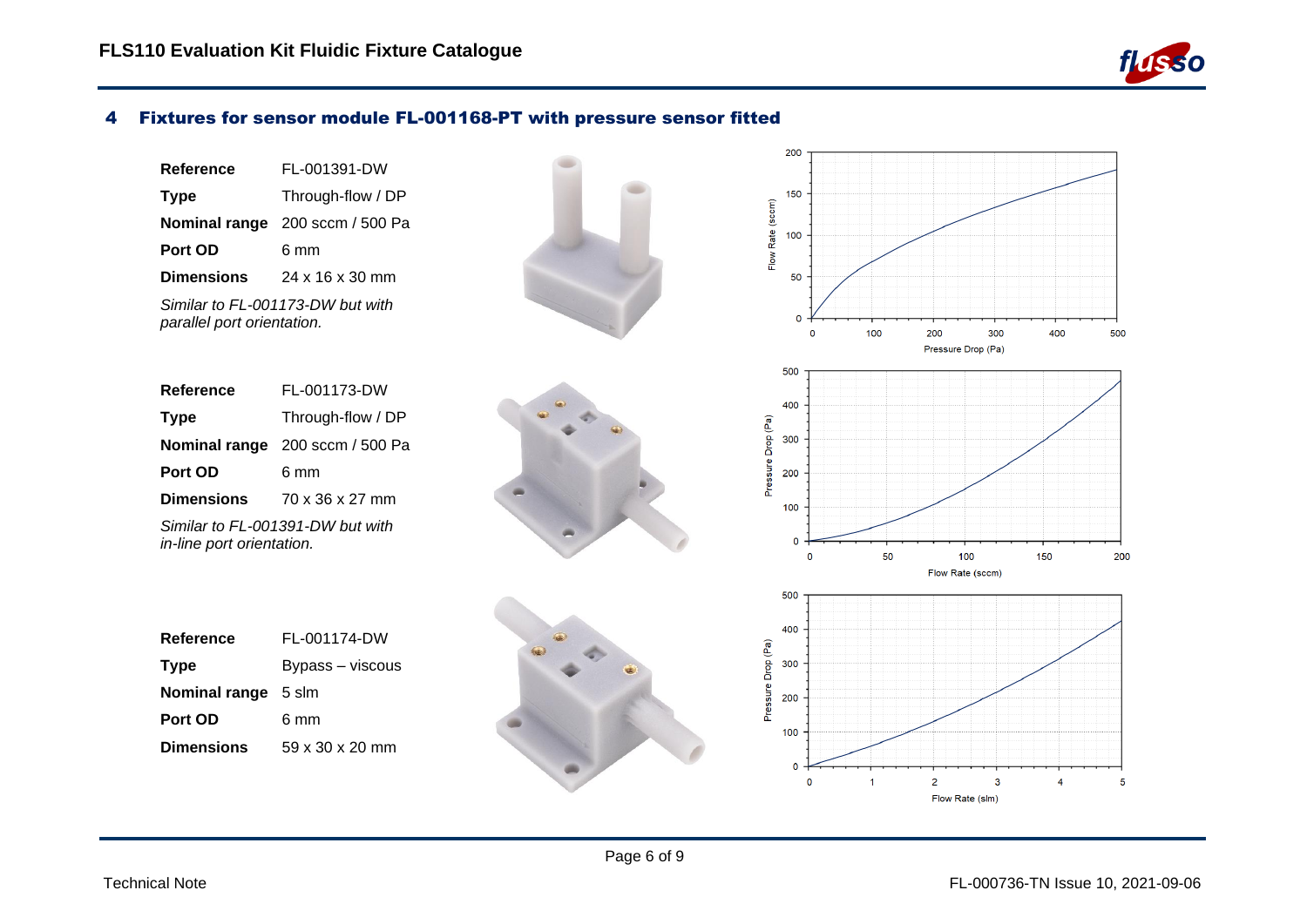

|                                                                                  |                                                              |  |                    | 500                                                           |                |                       |    |    |    |
|----------------------------------------------------------------------------------|--------------------------------------------------------------|--|--------------------|---------------------------------------------------------------|----------------|-----------------------|----|----|----|
| Reference<br><b>Type</b><br>Nominal range 10 slm<br>Port OD<br><b>Dimensions</b> | FL-001237-DW<br>Bypass - viscous<br>6 mm<br>61 x 30 x 16 mm  |  | Pressure Drop (Pa) | 400<br>300<br>200<br>100<br>$\mathbf 0$<br>$\mathbf 0$        | $\overline{2}$ |                       | 6  | 8  | 10 |
|                                                                                  |                                                              |  |                    |                                                               |                | Flow Rate (slm)       |    |    |    |
| Reference<br><b>Type</b><br>Nominal range 25 slm<br>Port OD<br><b>Dimensions</b> | FL-001238-DW<br>Bypass - viscous<br>10 mm<br>98 x 30 x 19 mm |  | Pressure Drop (Pa) | 500<br>400<br>300<br>200<br>100<br>$\mathbf 0$<br>$\mathbf 0$ | 5              | 10                    | 15 | 20 | 25 |
| Reference                                                                        | FL-001240-DW                                                 |  |                    | 500<br>400                                                    |                | Flow Rate (slm)       |    |    |    |
| <b>Type</b>                                                                      | Bypass - viscous                                             |  |                    | 300                                                           |                |                       |    |    |    |
| <b>Nominal range</b>                                                             | 50 slm                                                       |  | Pressure Drop (Pa) | 200                                                           |                |                       |    |    |    |
| Port OD                                                                          | 13 mm                                                        |  |                    |                                                               |                |                       |    |    |    |
| <b>Dimensions</b>                                                                | 133 x 23 x 27 mm                                             |  |                    | 100<br>$\mathbf 0$                                            |                |                       |    |    |    |
|                                                                                  |                                                              |  |                    | $\mathbf 0$                                                   | 10             | 20<br>Flow Rate (slm) | 30 | 40 | 50 |

Page 7 of 9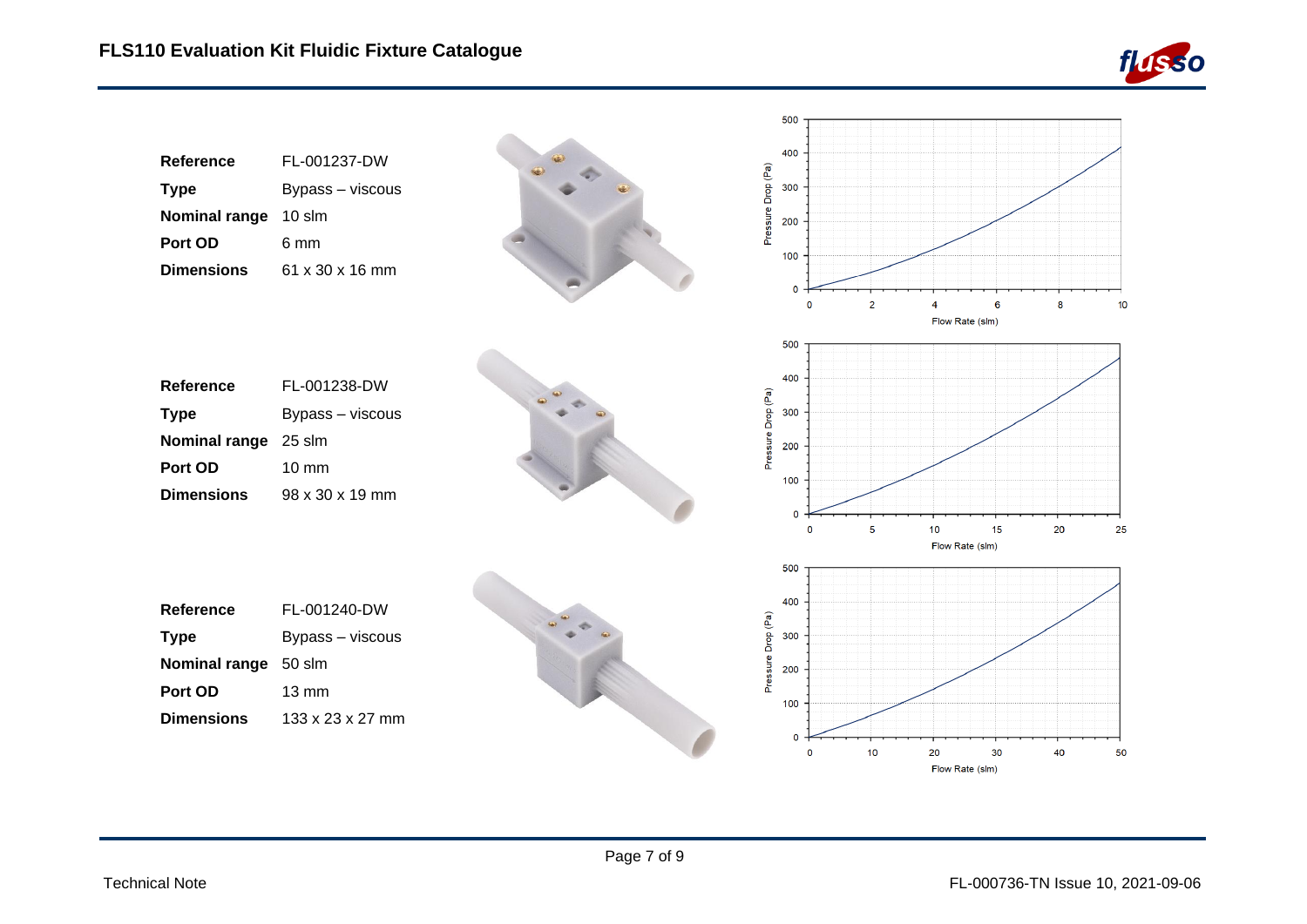